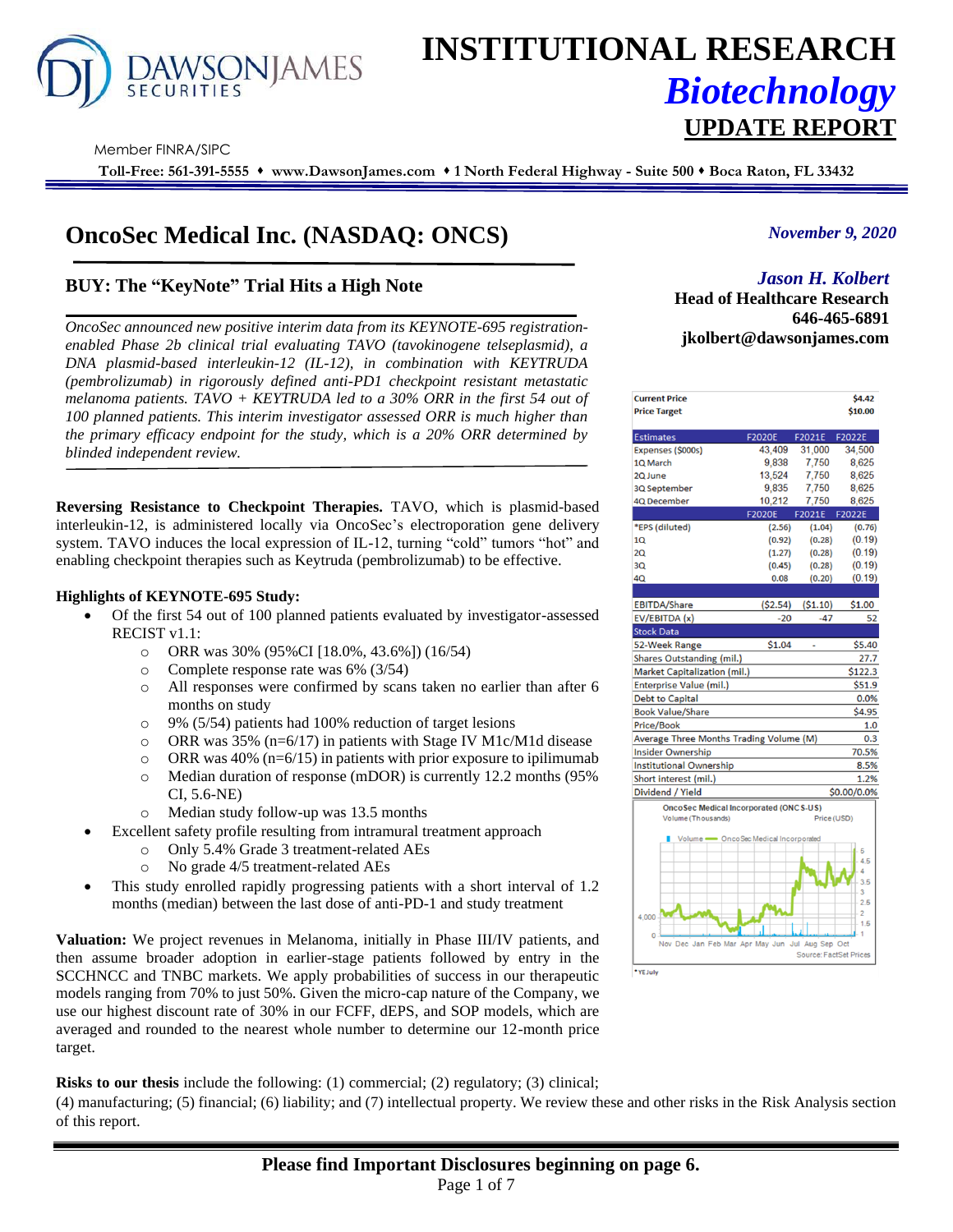

#### **Model Assumptions:**

- 1. We assume an initial commercial launch of TAVO in Stage III/IV Melanoma beginning in 2020. The market is relatively small, based on our assumptions, just 12,000 patients annually. We assume a price of \$90,000 per year and a peak share of just 9%. We use a 70% probability of success or a 30% risk cut.
- 2. We assume expansion to the broader metastatic Melanoma marketplace by 2025, targeting 78,000 patients initially. We assume a starting share of just 1% but growing to 17% by 2030. We assume the same pricing as Stage III/IV. We use a 50% probability of success or a 50% risk cut.
- 3. We assume expansion to SCCHNCC in 2023, 60,000 patients initially. We assume a starting share of just 1% and rising to just 3% by 2030. We assume \$125,000 per therapy course and apply a 55% risk cut.
- 4. We assume expansion to Triple Negative Breast Cancer in 2024, 41,000 patients initially. We assume a starting share of just 1% and rising to just 7% by 2030. We assume \$100,000 per therapy course and apply a 70% risk cut or 30% probability of success.

#### **Exhibit 1. Therapeutic Models**

| <b>Exhibit 1. Therapeutic Models</b>     |         |         |          |          |          |          |           |           |           |           |           |
|------------------------------------------|---------|---------|----------|----------|----------|----------|-----------|-----------|-----------|-----------|-----------|
| Melanoma (Stage III/IV)                  | 2020E   | 2021E   | 2022E    | 2023E    | 2024E    | 2025E    | 2026E     | 2027E     | 2028E     | 2029E     | 2030E     |
| Prevalence                               | 100,350 | 101.354 | 102,367  | 103,391  | 104.425  | 105.469  | 106,524   | 107.589   | 108,665   | 109,751   | 110,849   |
| Growth                                   | 1%      | 1%      | 1%       | 1%       | 1%       | 1%       | 1%        | 1%        | 1%        | 1%        | 1%        |
| Stage III/IV                             | 12,042  | 12,162  | 12,284   | 12,407   | 12,531   | 12,656   | 12,783    | 12,911    | 13,040    | 13,170    | 13,302    |
| % Market Share                           |         |         | 0%       | 2%       | 3%       | 4%       | 5%        | 6%        | 7%        | 8%        | 9%        |
| <b>Total Patients</b>                    |         |         | $\Omega$ | 248      | 376      | 506      | 639       | 775       | 913       | 1054      | 1197      |
| Cost per year                            |         |         | \$90,000 | \$92,700 | \$95,481 | \$98,345 | \$101.296 | \$104,335 | \$107.465 | \$110,689 | \$114,009 |
| % Price Increase                         |         |         | 3%       | 3%       | 3%       | 3%       | 3%        | 3%        | 3%        | 3%        | 3%        |
| Sales (\$M)                              |         |         | \$0      | \$23,002 | \$35,894 | \$49,787 | \$64,742  | \$80,822  | \$98,092  | \$116,623 | \$136,488 |
| Risk Adjustment                          |         |         | 30%      | 30%      | 30%      | 30%      | 30%       | 30%       | 30%       | 30%       | 30%       |
| Revenue (\$M)                            |         |         | \$0      | \$16.102 | \$25,126 | \$34,851 | \$45,320  | \$56,575  | \$68,664  | \$81,636  | \$95,542  |
| Source: Company reports and Dawson James |         |         |          |          |          |          |           |           |           |           |           |

| Sales (\$M)                              |         |         | \$0      | \$23,002 | \$35,894 | \$49,787  | \$64,742  | \$80,822    | \$98,092    | \$116,623   | \$136,488   |
|------------------------------------------|---------|---------|----------|----------|----------|-----------|-----------|-------------|-------------|-------------|-------------|
| Risk Adjustment                          |         |         | 30%      | 30%      | 30%      | 30%       | 30%       | 30%         | 30%         | 30%         | 30%         |
| Revenue (\$M)                            |         |         | \$0      | \$16,102 | \$25,126 | \$34,851  | \$45,320  | \$56,575    | \$68,664    | \$81,636    | \$95,542    |
| Source: Company reports and Dawson James |         |         |          |          |          |           |           |             |             |             |             |
| Melanoma (All Ex. Stage III/IV)          | 2020E   | 2021E   | 2022E    | 2023E    | 2024E    | 2025E     | 2026E     | 2027E       | 2028E       | 2029E       | 2030E       |
| Prevalence                               | 100,350 | 101.354 | 102,367  | 103,391  | 104,425  | 105,469   | 106,524   | 107,589     | 108,665     | 109,751     | 110,849     |
| Growth                                   | 1%      | 1%      | 1%       | 1%       | 1%       | $1\%$     | 1%        | 1%          | 1%          | 1%          | 1%          |
| Stage II <sup></sup>                     | 75,263  | 76,015  | 76,775   | 77,543   | 78,318   | 79,102    | 79,893    | 80,692      | 81,499      | 82,313      | 83,137      |
| % Market Share                           |         |         | 0%       | 0%       | 1%       | 5%        | 8%        | 12%         | 15%         | 16%         | 17%         |
| <b>Total Patients</b>                    |         |         |          | $\Omega$ | 783      | 3955      | 6391      | 9683        | 12225       | 13170       | 14133       |
| Cost per year                            |         |         | \$90,000 | \$92,700 | \$95,481 | \$98,345  | \$101.296 | \$104.335   | \$107,465   | \$110,689   | \$114,009   |
| % Price Increase                         |         |         | 3%       | 3%       | 3%       | 3%        | 3%        | 3%          | 3%          | 3%          | 3%          |
| Sales (\$M)                              |         |         | \$0      | \$0      | \$74,779 | \$388,964 | \$647,423 | \$1,010,272 | \$1,313,732 | \$1,457,787 | \$1,611,319 |
| <b>Risk Adiustment</b>                   |         |         | 50%      | 50%      | 50%      | 50%       | 50%       | 50%         | 50%         | 50%         | 50%         |
| Revenue (\$M)                            |         |         | \$0      | \$0      | \$37,390 | \$194,482 | \$323,712 | \$505,136   | \$656,866   | \$728,893   | \$805,660   |
|                                          |         |         |          |          |          |           |           |             |             |             |             |
|                                          |         |         |          |          |          |           |           |             |             |             |             |

|               | Sales (\$M)                              |        |        | \$0       | \$0       | \$74,779  | \$388,964 | \$647.423 | \$1,010,272 | \$1,313,732 | \$1,457,787 | \$1.611.319 |
|---------------|------------------------------------------|--------|--------|-----------|-----------|-----------|-----------|-----------|-------------|-------------|-------------|-------------|
|               | Risk Adjustment                          |        |        | 50%       | 50%       | 50%       | 50%       | 50%       | 50%         | 50%         | 50%         | 50%         |
|               | Revenue (\$M)                            |        |        | \$0       | \$0       | \$37,390  | \$194,482 | \$323.712 | \$505,136   | \$656,866   | \$728,893   | \$805,660   |
| <b>SCCHNC</b> |                                          | 2020E  | 2021E  | 2022E     | 2023E     | 2024E     | 2025E     | 2026E     | 2027E       | 2028E       | 2029E       | 2030E       |
|               | Prevalence                               | 59,067 | 59,658 | 60,254    | 60,857    | 61,465    | 62,080    | 62,701    | 63,328      | 63,961      | 64,601      | 65,247      |
|               | Growth                                   | 1%     | 1%     | 1%        | 1%        | 1%        | 1%        | 1%        | 1%          | 1%          | 1%          | 1%          |
|               | % Market Share                           |        |        | 0%        | 1%        | 2%        | 3%        | 3%        | 3%          | 3%          | 3%          | 3%          |
|               | <b>Total Patients</b>                    |        |        |           | 609       | 1229      | 1862      | 1881      | 1900        | 1919        | 1938        | 1957        |
|               | Cost per year                            |        |        | \$125,000 | \$128,750 | \$132,613 | \$136,591 | \$140,689 | \$144,909   | \$149,257   | \$153,734   | \$158,346   |
|               | % Price Increase                         |        |        | 3%        | 3%        | 3%        | 3%        | 3%        | 3%          | 3%          | 3%          | 3%          |
|               | Sales (\$M)                              |        |        | \$0       | \$78,353  | \$163,021 | \$254,387 | \$264,639 | \$275,304   | \$286,398   | \$297,940   | \$309,947   |
|               | <b>Risk Adiustment</b>                   |        |        | 55%       | 55%       | 55%       | 55%       | 55%       | 55%         | 55%         | 55%         | 55%         |
|               | Revenue (\$M)                            |        |        | \$0       | \$35,259  | \$73,360  | \$114,474 | \$119,087 | \$123,887   | \$128,879   | \$134,073   | \$139,476   |
|               | Source: Company reports and Dawson James |        |        |           |           |           |           |           |             |             |             |             |

| Risk Adjustment                                    |         |         | 55%     | 55%       | 55%       | 55%       | 55%       | 55%       | 55%       | 55%       | 55%       |
|----------------------------------------------------|---------|---------|---------|-----------|-----------|-----------|-----------|-----------|-----------|-----------|-----------|
| Revenue (\$M)                                      |         |         | \$0     | \$35,259  | \$73,360  | \$114,474 | \$119,087 | \$123.887 | \$128,879 | \$134,073 | \$139,476 |
| Source: Company reports and Dawson James           |         |         |         |           |           |           |           |           |           |           |           |
| <b>Breast Cancer - Triple Negative</b>             | 2020E   | 2021E   | 2022E   | 2023E     | 2024E     | 2025E     | 2026E     | 2027E     | 2028E     | 2029E     | 2030E     |
| <b>BC</b> Prevalence                               | 276.480 | 279.245 | 282,037 | 284.858   | 287,706   | 290,583   | 293.489   | 296.424   | 299,388   | 302,382   | 305,406   |
| Growth                                             | 1%      | 1%      | 1%      | 1%        | 1%        | 1%        | 1%        | 1%        | 1%        | 1%        | 1%        |
| Triple Negative Breast Cancer (15%)                | 41,472  | 41,887  | 42,306  | 42.729    | 43,156    | 43,587    | 44,023    | 44.464    | 44,908    | 45,357    | 45,811    |
| 'ercent of PD1/PD-L1 non-responders (70%)          | 29,030  | 29,321  | 29,614  | 29,910    | 30,209    | 30,511    | 30,816    | 31,125    | 31,436    | 31,750    | 32,068    |
| % Market Share                                     |         |         |         | 0%        | 1%        | 2%        | 3%        | 4%        | 5%        | 6%        | 7%        |
| <b>Total Patients</b>                              |         |         |         |           | 302       | 610       | 924       | 1,245     | 1,572     | 1,905     | 2,245     |
| Cost per year                                      |         |         |         | \$100,000 | \$103,000 | \$106,090 | \$109.273 | \$112,551 | \$115,927 | \$119,405 | \$122,987 |
| % Price Increase                                   |         |         |         | 3%        | 3%        | 3%        | 3%        | 3%        | 3%        | 3%        | 3%        |
| Sales (\$M)                                        |         |         |         | \$0       | \$31.115  | \$64,739  | \$101.022 | \$140.124 | \$182,213 | \$227,468 | \$276,074 |
| Risk Adjustment                                    |         |         |         | 70%       | 70%       | 70%       | 70%       | 70%       | 70%       | 70%       | 70%       |
| Revenue (\$M)                                      |         |         |         | \$0       | \$9,335   | \$19,422  | \$30,306  | \$42,037  | \$54,664  | \$68,240  | \$82,822  |
| Source: Company reports and Dawson James estimates |         |         |         |           |           |           |           |           |           |           |           |

*Source: Company reports and Dawson James estimates*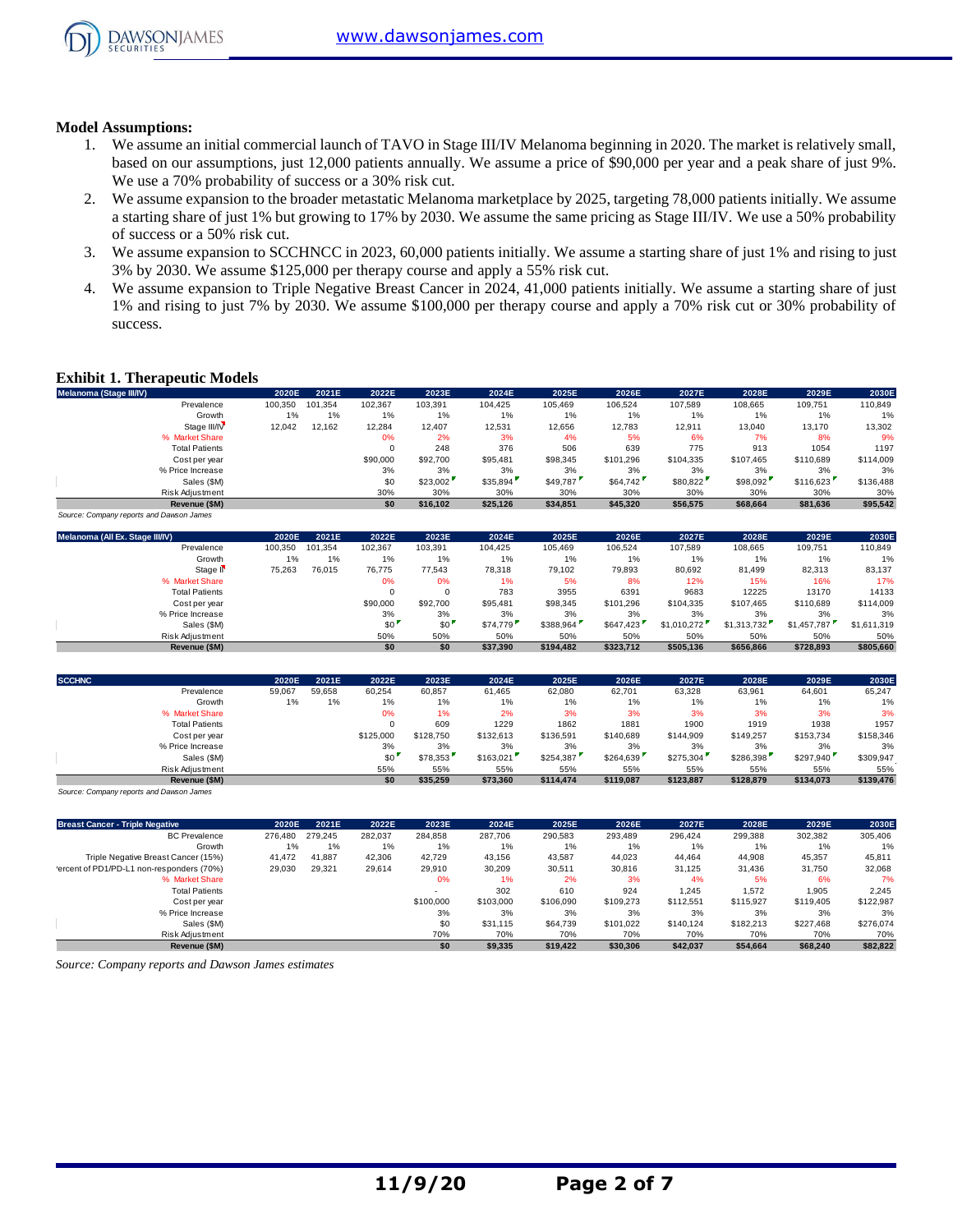

**Valuation.** Using our therapeutic models above (see those assumptions), we project revenues out to the year 2030. Our valuation is also based on projected, fully diluted, out-year share count and assumes multiple capital raises. We apply probabilities of success in our therapeutic models ranging from 70% to just 50%. Given the micro-cap nature of the Company, we use our highest discount rate of 30% in our FCFF, dEPS, and SOP models, which are averaged and rounded to the nearest whole number to determine our 12-month price target. EPS, and SO<br> **Cash Flow**<br>
Average \$ 10<br>
ce Tarnet \$ 10

#### **Exhibit 2. Free Cash Flow Model**

| target.                                              |                 |           |           |           |           |        |        |         |         |         |         |         |           |
|------------------------------------------------------|-----------------|-----------|-----------|-----------|-----------|--------|--------|---------|---------|---------|---------|---------|-----------|
| <b>Exhibit 2. Free Cash Flow Model</b><br>Average \$ | 10 <sub>1</sub> |           |           |           |           |        |        |         |         |         |         |         |           |
| Price Target \$<br>Year                              | 10<br>2020      |           |           |           |           |        |        |         |         |         |         |         |           |
| DCF Valuation Using FCFF (M):                        |                 |           |           |           |           |        |        |         |         |         |         |         |           |
| units ('000)                                         |                 | 2019A     | 2020A     | 2021E     | 2022E     | 2023E  | 2024E  | 2025E   | 2026E   | 2027E   | 2028E   | 2029E   | 2030E     |
| EBIT                                                 |                 | (30, 275) | (43, 126) | (31,000)  | (34,500)  | 10,252 | 95,745 | 298,197 | 442,217 | 636,464 | 804,877 | 901,052 | 1,003,625 |
| Tax Rate                                             |                 | 0%        | 0%        | 0%        | 0%        | 10%    | 20%    |         | 30%     | 35%     | 36%     | 37%     | 38%       |
| $EBIT(1-t)$                                          |                 | (30, 275) | (43, 126) | (31,000)  | (34, 500) | 9,227  | 76,596 | 298,197 | 309,552 | 413,701 | 515,121 | 567,662 | 622,247   |
| Change in NWC                                        |                 |           |           |           |           |        |        |         |         |         |         |         |           |
| <b>FCF</b>                                           |                 | (30, 275) | (43, 126) | (31,000)  | (34,500)  | 9,227  | 76,596 | 298,197 | 309,552 | 413,701 | 515,121 | 567,662 | 622,247   |
| PV of FCF                                            |                 | (39, 357) | (43, 126) | (23, 846) | (20, 414) | 4,200  | 26,818 | 80,313  | 64,132  | 65,930  | 63,148  | 53,530  | 45,137    |
| Discount Rate                                        | 30%             |           |           |           |           |        |        |         |         |         |         |         |           |
| Long Term Growth Rate                                | 1%              |           |           |           |           |        |        |         |         |         |         |         |           |
| <b>Terminal Cash Flow</b>                            | 2,167,137       |           |           |           |           |        |        |         |         |         |         |         |           |
| Terminal Value YE2030                                | 204,360         |           |           |           |           |        |        |         |         |         |         |         |           |
| <b>NPV</b>                                           | 480,825         |           |           |           |           |        |        |         |         |         |         |         |           |
| NPV-Debt                                             | 7,528           |           |           |           |           |        |        |         |         |         |         |         |           |
| Shares out (thousands)                               | 47,130          | 2030E     |           |           |           |        |        |         |         |         |         |         |           |
| NPV Per Share                                        | 10<br>\$        |           |           |           |           |        |        |         |         |         |         |         |           |

*Source: Dawson James estimates, company reports*

#### **Exhibit 3. Discounted EPS Model**

| <b>Current Year</b>      |     | 2020  |
|--------------------------|-----|-------|
| Year of EPS              |     | 2030  |
| <b>Earnings Multiple</b> |     | 10    |
| <b>Discount Factor</b>   |     | 30%   |
| <b>Selected Year EPS</b> | \$. | 13.20 |
| <b>NPV</b>               | S   | 10    |

| <b>Current Year</b><br>Year of EPS      |              | 2020<br>2030    |                             |                 |          | Discount Rate and Earnings Multiple Varies, Year is Constant | 2030 EPS |         |                 |       |
|-----------------------------------------|--------------|-----------------|-----------------------------|-----------------|----------|--------------------------------------------------------------|----------|---------|-----------------|-------|
| <b>Earnings Multiple</b>                |              | 10 <sub>1</sub> |                             |                 | 5%       | 10%                                                          | 15%      | 20%     | 25%             | 30%   |
| <b>Discount Factor</b>                  |              | 30%             | Earnings<br><b>Multiple</b> |                 | \$0.00   | \$0.00                                                       | \$0.00   | \$0.00  | $$0.00$ \$      |       |
| <b>Selected Year EPS</b>                | $\mathbb{S}$ | 13.20           |                             |                 | \$40.52  | \$25.45                                                      | \$16.32  | \$10.66 | $$7.09$ \$      | 4.79  |
| <b>NPV</b>                              | \$           | 10 <sup>°</sup> |                             | 10              | \$81.05  | \$50.90                                                      | \$32.63  | \$21.32 | $$14.18$ \$     | 9.58  |
| irce: Company reports and Daw son James |              |                 |                             | 15              | \$121.57 | \$76.35                                                      | \$48.95  | \$31.98 | \$21.26<br>- \$ | 14.36 |
|                                         |              |                 |                             | 20              | \$162.10 | \$101.80                                                     | \$65.27  | \$42.64 | \$28.35<br>- \$ | 19.15 |
|                                         |              |                 |                             | 25              | \$202.62 | \$127.25                                                     | \$81.58  | \$53.30 | \$35.44<br>- \$ | 23.94 |
|                                         |              |                 |                             | 30              | \$243.15 | \$152.70                                                     | \$97.90  | \$63.97 | \$42.53<br>- \$ | 28.73 |
|                                         |              |                 |                             | 35 <sub>1</sub> | \$283.67 | \$178.15                                                     | \$114.22 | \$74.63 | \$49.61<br>\$   | 33.52 |

*Source: Dawson James estimates*

#### **Exhibit 4. Sum-of-the-Parts Model**

| Oncosec Medical Sum of the Parts       | LT Gr | Discount Rate | Yrs. to Mkt | % Success | Peak Sales MM's | Term Val |
|----------------------------------------|-------|---------------|-------------|-----------|-----------------|----------|
| Melanoma (Stage III/IV)                | $1\%$ | 30%           | 3           | 70%       | \$136           | \$471    |
| <b>NPV</b>                             |       |               |             |           |                 | \$2.27   |
| Melanoma (other)                       | 1%    | 30%           | 5           | 50%       | \$901           | \$3,108  |
| <b>NPV</b>                             |       |               |             |           |                 | \$6.33   |
| <b>SCCHNC</b>                          | $1\%$ | 30%           | 5           | 45%       | \$139           | \$481    |
| <b>NPV</b>                             |       |               |             |           |                 | \$0.88   |
| <b>Breast Cancer - Triple Negative</b> | 1%    | 30%           | 7           | 30%       | \$276           | \$952    |
| <b>NPV</b>                             |       |               |             |           |                 | \$0.69   |
| Pipeline                               | 1%    | 30%           | 5           | 50%       | \$100           | \$345    |
| <b>NPV</b>                             |       |               |             |           |                 | \$0.70   |
| Net Margin                             |       |               |             |           |                 | 70%      |
| MM Shrs OS (2030E)                     |       |               |             |           |                 | 46       |
| <b>Total</b>                           |       |               |             |           |                 | \$11     |

*Source: Dawson James estimates*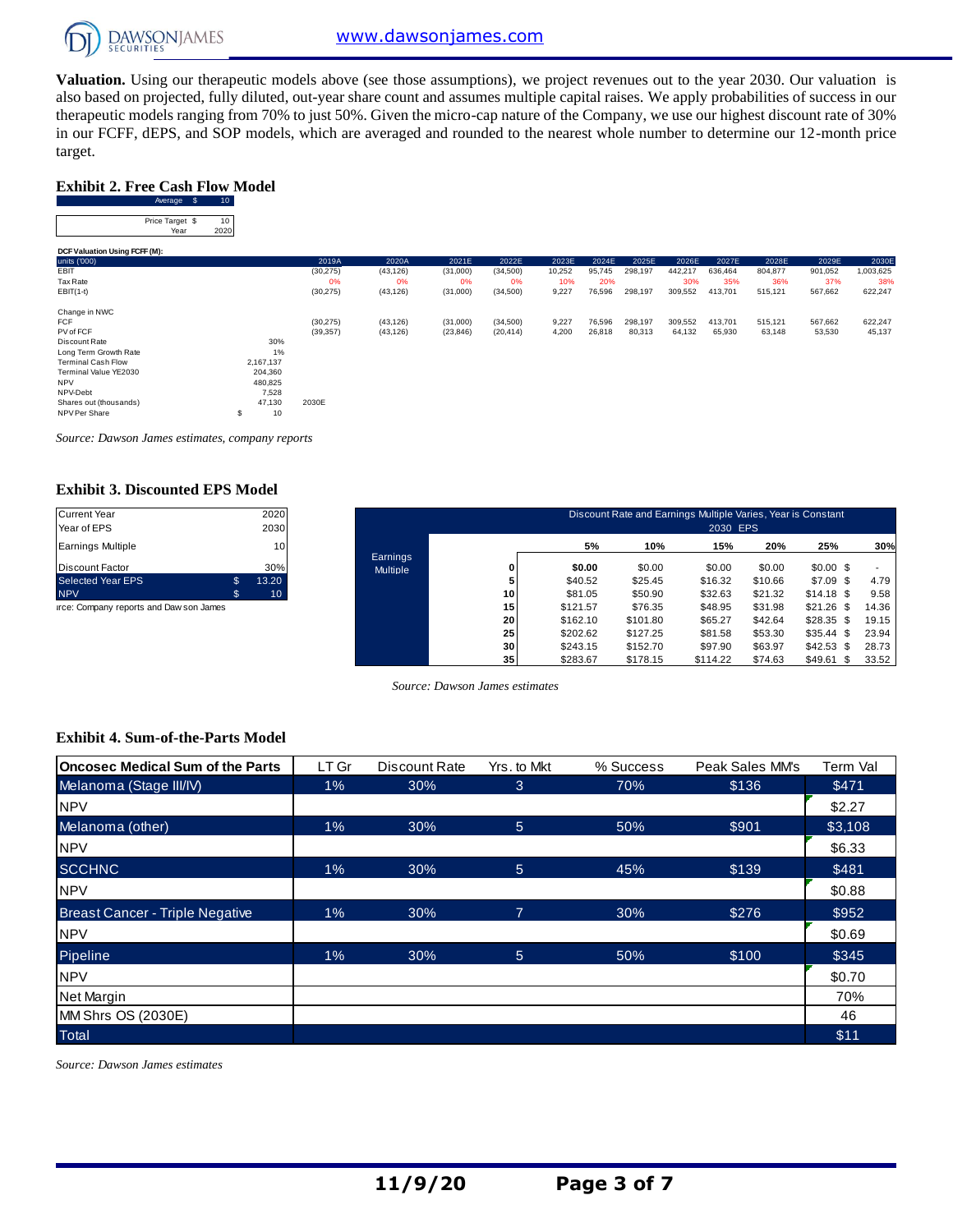

#### **Risk Analysis**

**Clinical and regulatory risk.** There is no assurance that any of the Company's products will be approved for any of the proposed indications and or that the clinical data will be compelling. We recognize the competitive environment is evolving rapidly, and as such, it is possible that clinical programs may need to be revised, extending timelines.

**Commercial risk.** There are multiple competing therapies, and there can be no assumption that TAVO can be competitive if and when it is ready for approval and commercialization.

**Financial risk.** The Company may need to raise capital in the marketplace, and there can be no assurances that the Company will be able to raise capital and do so on favorable terms successfully.

Liability. There can be no assurances that the products and Company are exposed to liabilities from products once commercialized.

**Manufacturing.** The Company will need to manufacture its devices and products, and this may require expansion and capital resources to be able to provide products at scale prior to commercialization. There can be no assurances that the Company will be able to overcome such hurdles.

**Intellectual property risk.** The Company may have to defend its patents and technical know-how, and there can be no assurances that the licenses will not be infringed or will be held as valid if challenged, and the Company may infringe on third parties' patents.

**Reimbursement and insurance payment risk.** Insurance payment for products may be an additional hurdle to adoption.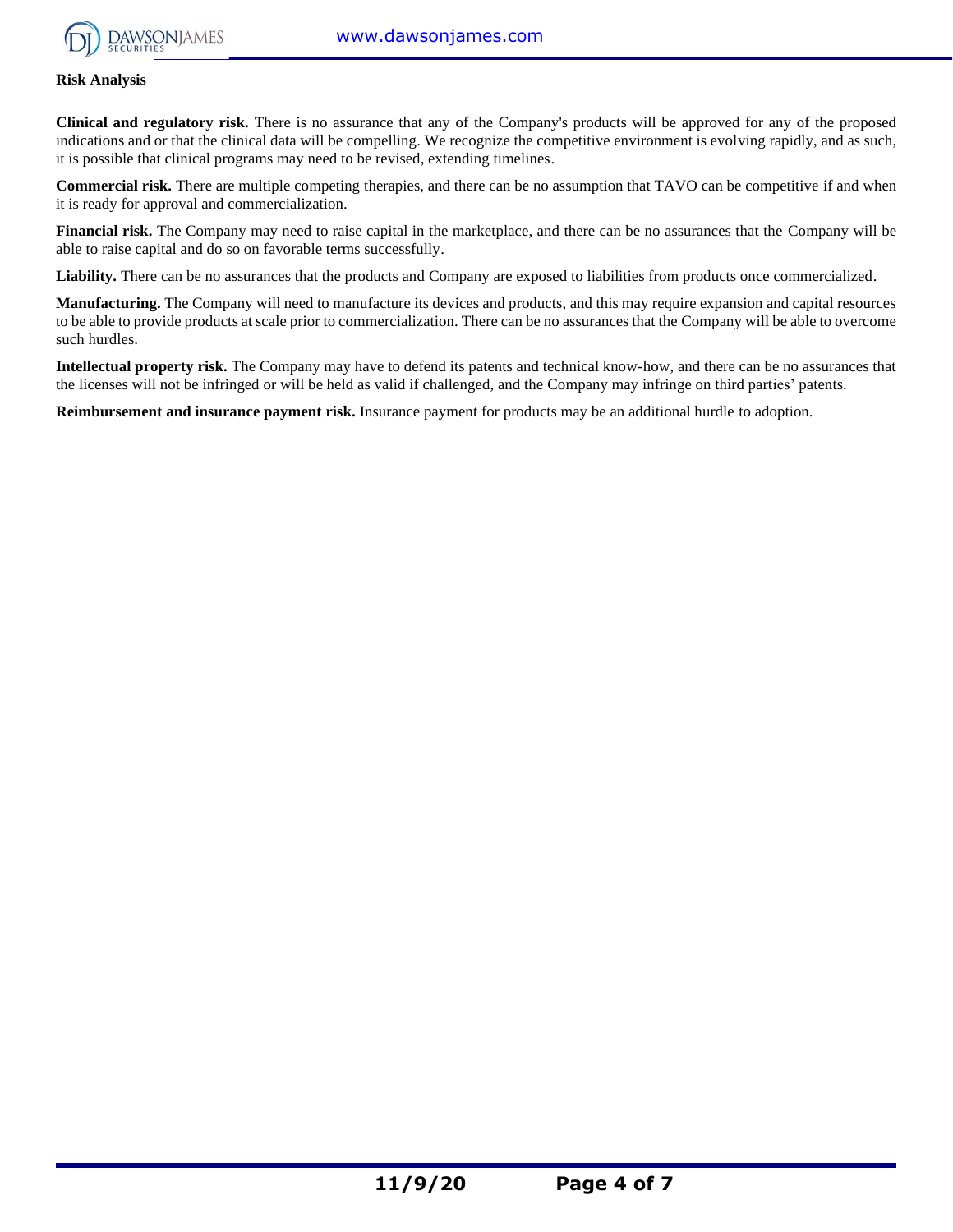#### **Exhibit 5. Income Statement**

| <b>Oncosec Medical Inc. Income Statement (\$000)</b>                     | 7.2019         | Aug-Oct          | Nov.-Jan.        | Feb.-Apr.        | May-July         | 7.2020           | Aug-Oct          | Nov.-Jan.        | Feb.-Apr.        | May-July         | 7.2021           | 7.2022           | 7.2023           | 7.2024           | 7.2025             | 7.2026             | 7.2027             | 7.2028             | 7.2029             | 7.2030             |
|--------------------------------------------------------------------------|----------------|------------------|------------------|------------------|------------------|------------------|------------------|------------------|------------------|------------------|------------------|------------------|------------------|------------------|--------------------|--------------------|--------------------|--------------------|--------------------|--------------------|
| <b>Oncosec Medical .: YE Jul 31</b>                                      | 2019A          | 1Q20A            | 2Q20A            | 3Q20A            | 4Q20A            | 2020A            | 1Q21E            | 2Q21E            | 3Q21E            | 4Q21E            | 2021E            | 2022E            | 2023E            | 2024E            | 2025E              | 2026E              | 2027E              | 2028E              | 2029E              | 2030E              |
| Revenue (\$000)                                                          |                |                  |                  |                  |                  |                  |                  |                  |                  |                  |                  |                  |                  |                  |                    |                    |                    |                    |                    |                    |
| Checkpoint Resistant Metastatic Melanoma - Stage III/IV                  |                |                  |                  |                  |                  |                  |                  |                  |                  |                  |                  |                  | 16,102           | 25,126           | 34,851             | 45,320             | 56,575             | 68,664             | 81,636             | 95,542             |
| Other Melanoma's<br>Squamous cell carcinoma head and neck (SCCHN) cancer |                |                  |                  |                  |                  |                  |                  |                  |                  |                  |                  |                  | 35,259           | 37,390<br>73,360 | 194.482<br>114,474 | 323,712<br>119,087 | 505,136<br>123,887 | 656,866<br>128,879 | 728,893<br>134.073 | 805,660<br>139,476 |
| Triple Negative Breast Cancer (TNBC)                                     |                |                  |                  |                  |                  |                  |                  |                  |                  |                  |                  |                  |                  | 9.335            | 19,422             | 30,306             | 42,037             | 54,664             | 68,240             | 82,822             |
|                                                                          |                |                  |                  |                  |                  |                  |                  |                  |                  |                  |                  |                  |                  |                  |                    |                    |                    |                    |                    |                    |
| <b>Total Product Sales</b>                                               |                |                  |                  |                  |                  |                  |                  |                  |                  |                  |                  |                  | 51.361           | 145,210          | 363.229            | 518,425            | 727.635            | 909.074            | 1.012.843          | 1.123.500          |
| Milestones                                                               |                |                  |                  |                  |                  |                  |                  |                  |                  |                  |                  |                  |                  |                  |                    |                    |                    |                    |                    |                    |
| <b>Total Revenues</b>                                                    |                |                  |                  |                  |                  |                  |                  |                  |                  |                  |                  |                  | 51,361           | 145,210          | 363.229            | 518,425            | 727.635            | 909.074            | 1,012,843          | 1.123.500          |
|                                                                          |                |                  |                  |                  |                  |                  |                  |                  |                  |                  |                  |                  |                  |                  |                    |                    |                    |                    |                    |                    |
| <b>Expenses</b>                                                          |                |                  |                  |                  |                  |                  |                  |                  |                  |                  |                  |                  |                  |                  |                    |                    |                    |                    |                    |                    |
| Cost of Goods Sold<br>COGS%                                              |                |                  |                  |                  |                  |                  | 10%              |                  |                  |                  | 10%              |                  | 4.109            | 10,165           | 25,426             | 36,290             | 50.934<br>7%       | 63.635<br>7%       | 70,899             | 78,645<br>7%       |
| General and Administrative                                               | 11.971         | 4.418            | 7.468            | 3,732            | 2,694            | 18.312           | 4.250            | 10%<br>4.250     |                  | 10%<br>4,250     | 17,000           | 9%<br>20,000     | 8%<br>22,000     | 7%<br>24,000     | 7%<br>24,000       | 7%<br>24,000       | 24,000             | 24,000             | 7%<br>24,000       | 24,000             |
|                                                                          |                |                  |                  |                  |                  |                  |                  |                  | 4,250            |                  |                  |                  |                  |                  |                    |                    |                    |                    |                    |                    |
| G&A%<br>Research and Development                                         | 18.445         | 5.420            | 6,055            | 6,103            | 7,518            | 25.097           | 3,500            | 3,500            | 3,500            | 3,500            | 14,000           | 14.500           | 15,000           | 15,300           | 15,606             | 15,918             | 16,236             | 16,561             | 16.892             | 17,230             |
| R&D <sup>®</sup>                                                         |                |                  |                  |                  |                  |                  |                  |                  |                  |                  |                  |                  |                  |                  |                    |                    |                    |                    |                    |                    |
| Total expenses                                                           | 30.417         | 9.838            | 13.524           | 9.835            | 10.212           | 43.409           | 7.750            | 7.750            | 7.750            | 7.750            | 31.000           | 34.500           | 41.109           | 49.465           | 65.032             | 76.208             | 91.171             | 104.196            | 111.791            | 119,875            |
| Oper, Inc. (Loss)                                                        | (30.417)       | (9.838)          | (13,524)         | (9,835)          | (10,212)         | (43, 409)        | (7,750)          | (7,750)          | (7,750)          | (7,750)          | (31,000)         | (34.500)         | 10.252           | 95.745           | 298.197            | 442.217            | 636.464            | 804.877            | 901.052            | 1,003,625          |
| Other income, net                                                        | 440            | 82               | 47               | 55               |                  | 185              |                  |                  |                  |                  |                  |                  |                  |                  |                    |                    |                    |                    |                    |                    |
| Interest expense                                                         |                |                  | (0)              |                  | (4)              | (5)              |                  |                  |                  |                  |                  |                  |                  |                  |                    |                    |                    |                    |                    |                    |
| Loss on disposal of property and equipment                               |                |                  |                  |                  |                  |                  |                  |                  |                  |                  |                  |                  |                  |                  |                    |                    |                    |                    |                    |                    |
| Foreign currency exchange gain (loss), net                               | (281)          | (4)              | (155)            | (108)            | 370              | 103              |                  |                  |                  |                  |                  |                  |                  |                  |                    |                    |                    |                    |                    |                    |
| Realized loss on sale of securities, net                                 | (12)           |                  |                  |                  |                  |                  |                  |                  |                  |                  |                  |                  |                  |                  |                    |                    |                    |                    |                    |                    |
| Warrant inducement expense<br>Loss before income taxes                   | (30.275)       | (9.760)          | (13.632)         |                  |                  | (43, 126)        | (7.750)          | (7.750)          |                  | (7,750)          |                  | (34, 500)        | 10.252           | 95.745           | 298.197            | 442.217            | 636,464            | 804.877            | 901.052            | 1.003.625          |
| Provision for income taxes                                               |                |                  | (2)              | (9.888)          | (9,846)<br>875   | 872              |                  |                  | (7,750)          |                  | (31,000)         |                  | 1,025            | 19,149           | 74,549             | 132,665            | 222,762            | 289,756            | 333,389            | 381,377            |
| <b>Tax Rat</b>                                                           |                |                  |                  |                  |                  |                  | 0%               | 0%               | 0%               |                  |                  |                  | 10%              | 20%              | 25%                | 30%                | 359                | 369                | 37%                | 38%                |
| <b>GAAP Net Income (loss)</b>                                            | (30.276)       | (9.760)          | (13.634)         | (9.888)          | (8.971)          | (42.253)         | (7,750)          | (7,750)          | (7,750)          | (7,750)          | (31.000)         | (34.500)         | 9.227            | 76.596           | 223.648            | 309,552            | 413.701            | 515.121            | 567.662            | 622.247            |
| Non-GAAP, Adj.                                                           |                |                  |                  |                  |                  |                  |                  |                  |                  |                  |                  |                  |                  |                  |                    |                    |                    |                    |                    |                    |
| <b>Net Margin</b>                                                        | <b>NM</b>      | <b>NM</b>        | <b>NM</b>        | <b>NM</b>        | <b>NM</b>        | <b>NM</b>        | <b>NM</b>        | <b>NM</b>        | <b>NM</b>        | <b>NM</b>        | <b>NM</b>        | <b>NM</b>        | 0.18             | 0.53             | 0.62               | 0.60               | 0.57               | 0.57               | 0.56               | 0.55               |
| <b>GAAP-EPS</b>                                                          |                |                  |                  |                  | 0.08             | (2.56)           | (0.28)           | (0.28)           | (0.28)           | (0.20)           | (1.04)           | (0.76)           | 0.20             | 1.66             | 4.84               | 6.67               | 8.88               |                    | 12.09              | 13.20              |
|                                                                          | (4.29)         | (0.92)           | (1.27)           | (0.45)           |                  |                  |                  |                  |                  |                  |                  |                  |                  |                  |                    |                    |                    | 11.02              |                    |                    |
| Non GAAP EPS (dil)                                                       | (4.29)         | (0.92)           | (1.27)           | (0.45)           | 0.08             | (2.56)           | (0.28)           | (0.28)           | (0.28)           | (0.20)           | (1.04)           | (0.76)           | 0.20             | 1.66             | 4.84               | 6.67               | 8.88               | 11.02              | 12.09              | 13.20              |
| Watd Ava Shrs (Bas) - '000s<br>Wgtd Avg Shrs (Dil) - '000s               | 7.053<br>7.053 | 10.649<br>10.649 | 10,712<br>10.712 | 21.953<br>21,953 | 22,825<br>22.825 | 16.535<br>16.535 | 27,456<br>27,456 | 27,483<br>27,483 | 27.511<br>27.511 | 29.538<br>39,538 | 27,997<br>27,997 | 35,621<br>45.646 | 35,764<br>45.829 | 35.907<br>46.013 | 36.051<br>46.197   | 36.195<br>46.382   | 36,340<br>46.568   | 36,486<br>46.754   | 36.632<br>46.942   | 36,779<br>47,130   |

*Source: Company reports and Dawson James estimates*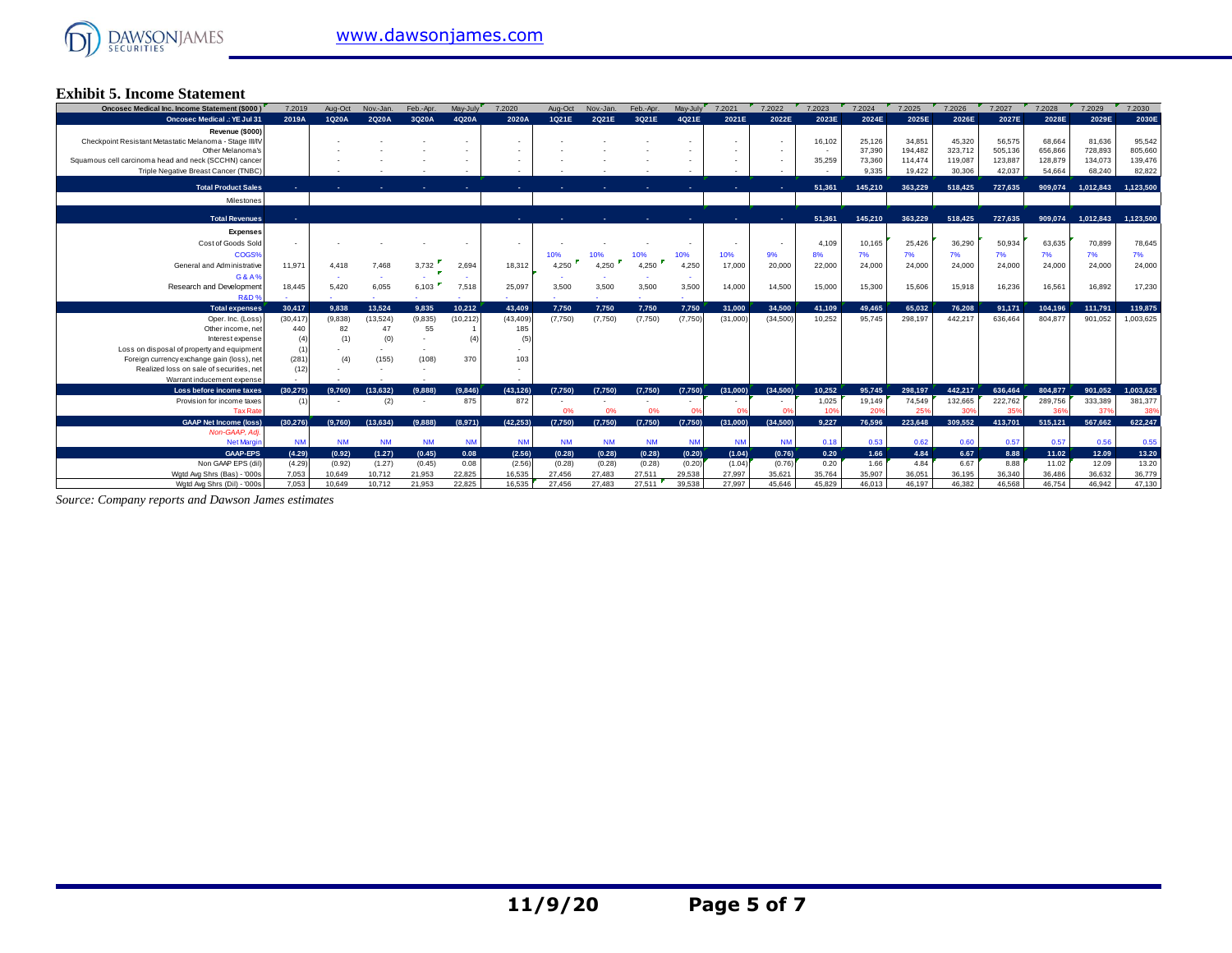

Companies mentioned in this report:

#### **Important Disclosures:**



Price target and ratings changes over the past three years: Initiated – Buy – July 27,  $2020$  – Price Target \$10.00 Update – Buy – August 27, 2020 – Price Target \$10.00 Update – Buy – November 9, 2020 - Price Target \$10.00

Dawson James Securities, Inc. (the "Firm") is a member of the Financial Industry Regulatory Authority ("FINRA") and the Securities Investor Protection Corporation ("SIPC").

The Firm does not make a market in the securities of the subject Company (s). The Firm has NOT engaged in investment banking relationships with ONCS in the prior twelve months, as a manager or co-manager of a public offering and has NOT received compensation resulting from those relationships. The Firm may seek compensation for investment banking services in the future from the subject Company (s). The Firm has NOT received any other compensation from the subject Company (s) in the last 12 months for services unrelated to managing or co-managing of a public offering.

Neither the research analyst(s) whose name appears on this report nor any member of his (their) household is an officer, director, or advisory board member of these companies. The Firm and/or its directors and employees may own securities of the Company (s) in this report and may increase or decrease holdings in the future. As of July 31, 2020, the Firm as a whole did not beneficially own 1% or more of any class of common equity securities of the subject company(s) of this report. The Firm, its officers, directors, analysts, or employees may affect transactions in and have long or short positions in the securities (or options or warrants related to those securities) of the Company (s) subject to this report. The Firm may affect transactions as principal or agent in those securities.

Analysts receive no direct compensation in connection with the Firm's investment banking business. All Firm employees, including the analyst(s) responsible for preparing this report, may be eligible to receive non-product or service-specific monetary bonus compensation that is based upon various factors, including total revenues of the Firm and its affiliates as well as a portion of the proceeds from a broad pool of investment vehicles consisting of components of the compensation generated by investment banking activities, including but not limited to shares of stock and/or warrants, which may or may not include the securities referenced in this report.

Although the statements in this report have been obtained from and are based upon recognized statistical services, issuer reports or communications, or other sources that the Firm believes to be reliable, we cannot guarantee their accuracy. All opinions and estimates included in this report constitute the analyst's judgment as of the date of this report and are subject to change without notice.

**Information about valuation methods and risks can be found in the "Valuation" and "Risk Analysis" sections of this report.**